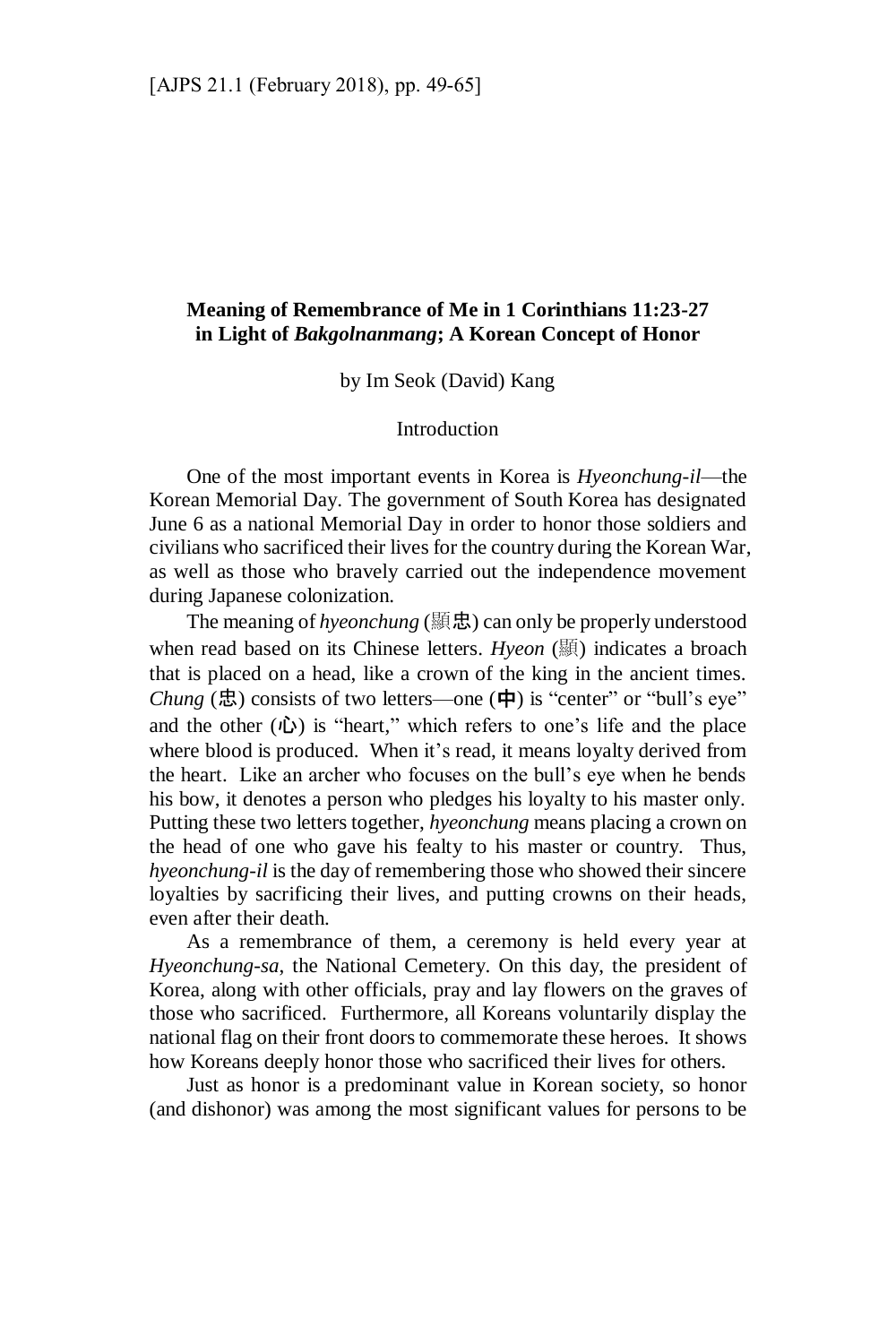taught from their childhood in the first century Mediterranean World.<sup>1</sup> Bruce Malin, in his *New Testament World*, presents honor and shame as "the pivotal values" of the world in which early Christianity began and flourished.<sup>2</sup> David deSilva, in his book *Hope of Glory*, insists that the role of honor in the Mediterranean World provided the readers of the New Testament with wider and deeper perspectives for understanding the contexts.<sup>3</sup> Many social traditions regarding honor were developed to gain and maintain one's honor, and exercised in order to show his social rank publicly. However, unlike the worldly perspective of honor during His time, Jesus inverted its value to the society and taught new lessons. He was even obedient to death on the cross, which was considered the most dishonorable way to die, in order to redefine it for believers.

Having said that, I find similarities between Korean culture and the New Testament in terms of honor relative to "remembrance." In this paper, I will present a short overview of the predominant value of honor in the Mediterranean World, which had shaped the cultural background of the New Testament. Through the studies of Jesus' parable of table fellowship, and His death on the cross, I will also attempt to address how Jesus redefined its value in society. In addition, the meaning of remembrance in 1 Corinthians 11:23-26 will be surveyed to highlight the death of Jesus as a climax of His honor. Lastly, *bakgolnanmang* (the Korean concept of honor) will be introduced to underscore the meaning of remembrance in that I Corinthians passage in the Korean context.

#### **Honor as a Pivotal Value in the Mediterranean World**

It is evident that we human beings attempt to find our identity in relation to others in our society. Being socialized accordingly from our childhood must be a crucial issue. How virtuous we are in terms of social norms, or values, is recognized by other members of the society. One of the most dominant societal values might be honor. For many, gaining, or losing, honor in a community is of great importance. Malina defines honor as follows: "Honor is the positive value of a person in his or her own eyes plus the positive appreciation of that person in the eyes of his or her social group." 4 In other words, public testimony about individuals is important for an honor rating in our world.

<sup>1</sup>David A. deSilva, *Hope of Glory: Honor Discourse and New Testament Interpretation* (Collegeville, MN: Liturgical Press, 1999), 2.

<sup>2</sup>Bruce J. Malina, *The New Testament World: Insights from Cultural Anthropology* (Atlanta, GA: John Knox Press, 1981), 12.

<sup>3</sup>deSilva, xiii.

<sup>4</sup> Ibid., 25.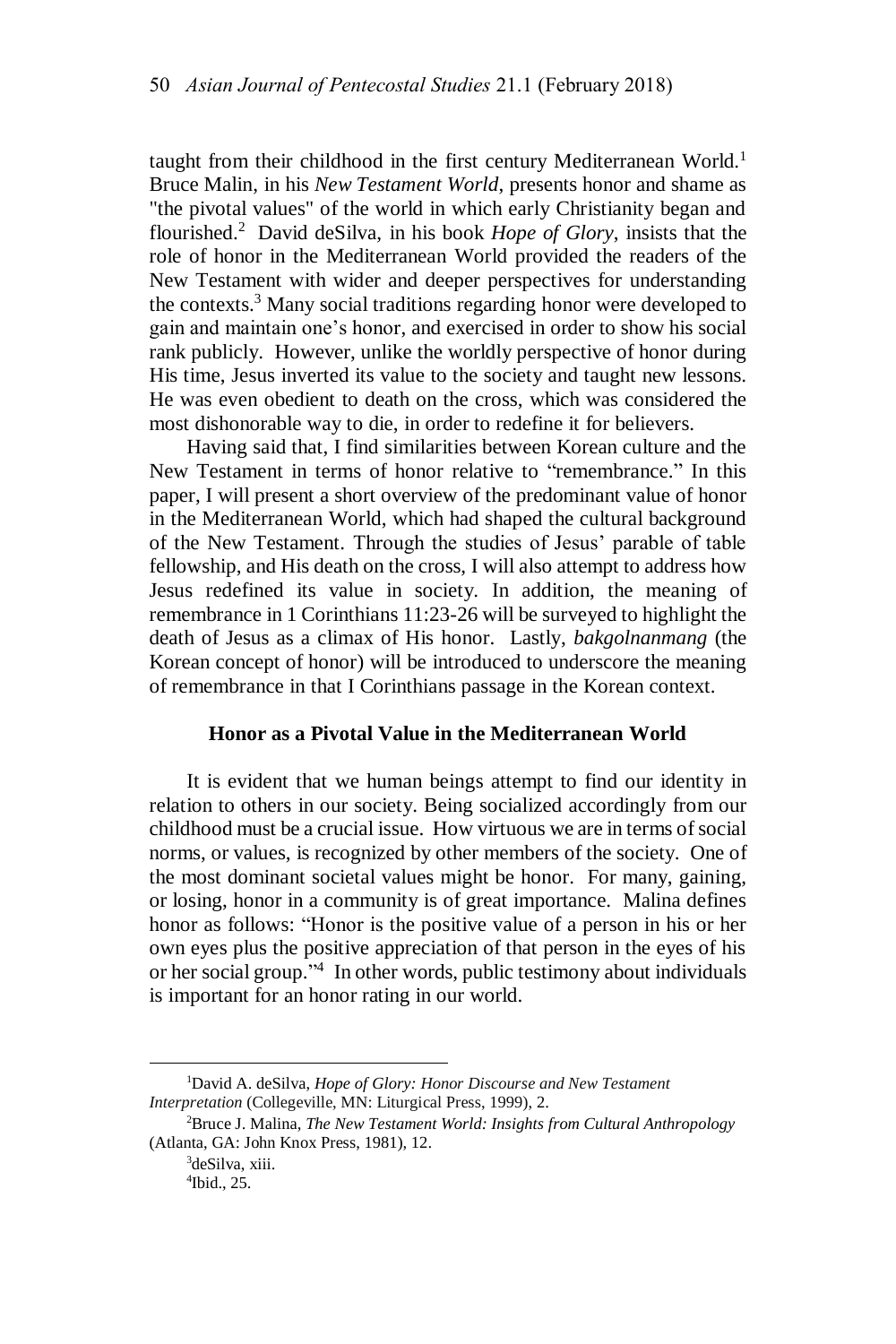In light of this social phenomenon, honor was also an extremely important societal value in the Mediterranean World during the time of Christ. This is strongly supported by a wide range of ancient literature.

# Ancient Literature

It seems that the concept of honor is critical for understanding the motivation of the heroes depicted in Homer's *Iliad*. The *Iliad* showed that honor made it reasonable, and acceptable, to go to war, to fight with friends, and to be away from family for many decades. Homer's characters were able to gain honor through heroism in battle, the belief being that it was "disgraceful to wait long and at the end go home emptyhanded."<sup>5</sup> Honor was the utmost motivation to continue the battle, despite its extreme difficulties.

A good example of honor is demonstrated in the *Iliad* through the story of Hektor, of whom it was said, "Glorious Hektor, who was ever the bravest fighter of the Trojans,"<sup>6</sup> and that he "learned to be valiant and to fight always among the foremost ranks of the Trojans, winning for (his) own self great glory, and for (his) father."<sup>7</sup> Iliad 24.505 also depicted death as being no hindrance to honor. Hektor said, "I have gone through what no other mortal on earth has gone through; I put my lips to the hands of the man who has killed my children."<sup>8</sup> This was considered honorable in the eyes of the readers.

David deSilva's treatment of handbooks such as Aristotle's *Art of Rhetoric* and Cicero's *Rhetorica ad Herennium,* which motivated their readers to follow courses of action, is even more useful as we investigate the influence of honor in the Mediterranean World. The goal of orators was to persuade their hearers to adopt the action that they (the orators) considered honorable: 9 "Praise and counsels have a common aspect; for what you might suggest in counseling becomes encomium by a change in the phrase. . . . If you desire to praise, look what you would suggest; if you desire to suggest, look what you would praise."<sup>10</sup>

Aristotle believed there were some motives that would affect people in making decisions. For these motives, deSilva interprets that "the orator's addressees would desire what was praiseworthy, the successful

<sup>5</sup>Homer, *Iliad*, 2.297.

<sup>6</sup> Ibid., 6.460.

 $7$ Ibid., 6.444.

<sup>8</sup> Ibid., 24.505.

<sup>9</sup>David Arthur deSilva, *Despising Shame: Honor Discourse and Community Maintenance in the Epistle to the Hebrews*, 2<sup>nd</sup> ed. (Atlanta, GA: Society of Biblical Literature, 2008), 41.

<sup>10</sup>Aristotle, *The Art of Rhetoric,*1.9.35-36.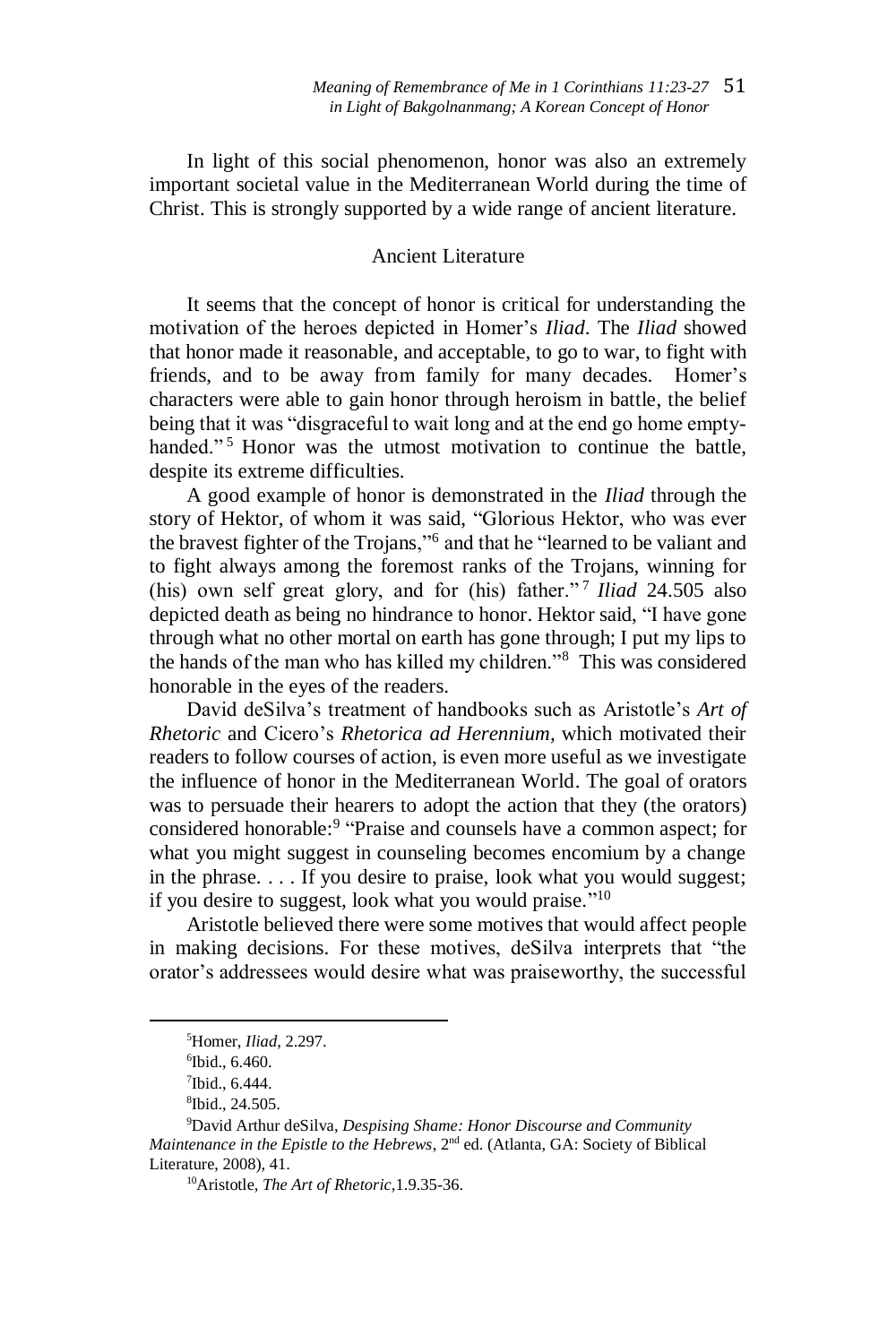advisor should point to the honorable course."<sup>11</sup> In order to make the hearers adopt the speeches given by orators, it seems that they also used shame with reference to honor. The orators caused their hearers to feel shameful as a way they chose to seek the good things for honor, as evidenced in Aristotle's *Rhetoric* 2.6.12:<sup>12</sup>

It is also shameful not to have a share in the honourable things which all men, or all who resemble us, or the majority of them. have a share in. By those who resemble us I mean those of the same race, of the same city, of the same age, of the same family, and generally speaking, those who are on an equality; for then it is disgraceful not to have a share, for instance, in education and other things, to the same extent.<sup>13</sup>

The *Rhetorica ad Herennium* mentions that there exists an essential group of virtues—wisdom, justice, temperance, and courage being the four components of honor.<sup>14</sup> It even emphasizes "praiseworthy" as one of the most important components.<sup>15</sup> Praise and blame were considered to be the devices that challenged, and persuaded, people to keep the values of their society. In this sense, it is obvious that the hearers of the addresses were expected to emulate the models presented by the orators in order to gain, and maintain, their own honor.

In a final set of speeches near the conclusion of Josephus' *The Jewish War*, Eleazar addresses the last remaining resistance fighters. He wants the revolutionaries to steal the victory away from the Roman forces by dispatching their families. Throughout the speech, considerations of the preservation of honor predominated:

At this crisis let us not disgrace ourselves; we who in the past refused to submit even to a slavery involving no peril, let us not now; along with slavery, deliberately accept the

<sup>11</sup>deSilva, *Hope of Glory*, 15.

<sup>12</sup>This idea is even emphasized in Aristotle's *Nicomachean Ethics* 3.8.1-3, which says, "First, as most closely resembling true courage, comes the citizen's courage. Citizen troops appear to endure dangers because of the legal penalties and the reproach attaching to cowardice, and the honours awarded to bravery; hence those races appear to be the bravest among which cowards are degraded and brave men held in honor. It is this citizen courage which inspires the heroes portrayed by Homer, like Diomedes and Hector. . . . This type of courage most closely resembles the one described before, because it is prompted by a virtue, namely the sense of shame, and by a desire for something noble, namely honour, and the wish to avoid the disgrace of being reproached."

<sup>13</sup>Aristotle, *Rh*. 2.6.12.

<sup>14</sup>Cicero, *Rhetorica ad Herennium,* 3.2.3.

<sup>15</sup>deSilva, *Hope of Glory*, 18.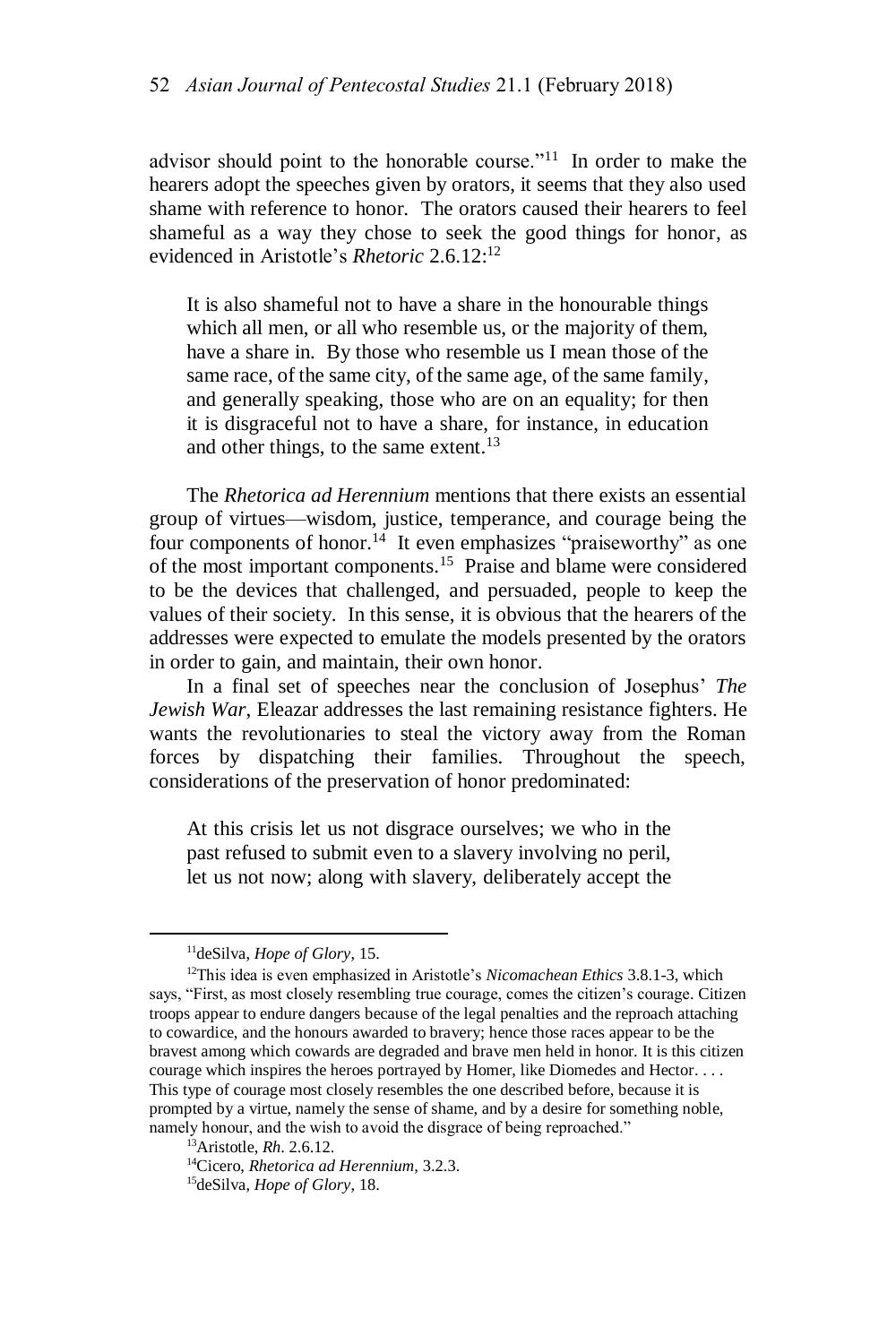irreparable penalties awaiting us if we are to fall alive into Roman hands<sup>16</sup>

From the above non-canonical writings, it is obvious that honor was brought to the forefront, and presented as "the pivotal value" of the world in which early Christianity began. However, Jesus challenged this deeply embedded honor value by criticizing the cultural traditions regarding who received it and how it was acquired.

## **Jesus' Reversal of Honor**

It is apparent that Jesus reforms the fundamental understanding of the honor system to redefine its meanings and functions. Neyrey argues,

His reform consists not only in refining and correcting the Torah of Israel, but in engaging the values and consequent social structures of his social world. Jesus did not overthrow the honor code as such, but rather redefined what constitutes honor in his eyes and how his disciples should play the game.<sup>17</sup>

#### Table Fellowship (Luke 14:7-14)

A good example of Jesus' reversal of honor is found in Luke 14:7- 14, which is about the parable of the "table fellowship." Jesus redefines the social value revealed in the honor system, which people sought in order to keep their own worth in society. Verse 11 depicts Jesus converting pride into humility. Bartchy insists that people were raised, and taught, to seek the best seats and places of honor at table,<sup>18</sup> which indicates a tendency toward self-exaltation in the society. Jesus, however, denies this social value and, instead, urges people to be humble. Verse 11 reads(New International Version, NIV, is used throughout this paper), "For everyone who exalts himself will be humbled, and he who humbles himself will be exalted." It is modeled on Proverbs 25:6 that says, "Do not exalt yourself in the king's presence, and do not claim a place among great men." Jesus subverts the social value and teaches a new ethic of humility, which was actually believed to be a vice in that society. In concurring, Lyle Story notes that "The elevation of humility as a virtue

<sup>16</sup>Josephus, *The Jewish War*, 7.324.

<sup>17</sup>Jerome H. Neyrey, *Honor and Shame in the Gospel of Matthew* (Louisville, KY: Westminster John Knox Press, 1988), 164.

<sup>18</sup>S. Scott Bartchy, "The Historic Jesus and Honor Reversed at the Table," in *The Social Setting of Jesus and the Gospels*, ed. Wolfgang Stegemann (Minneapolis, MN: Fortress Press, 2002), 178.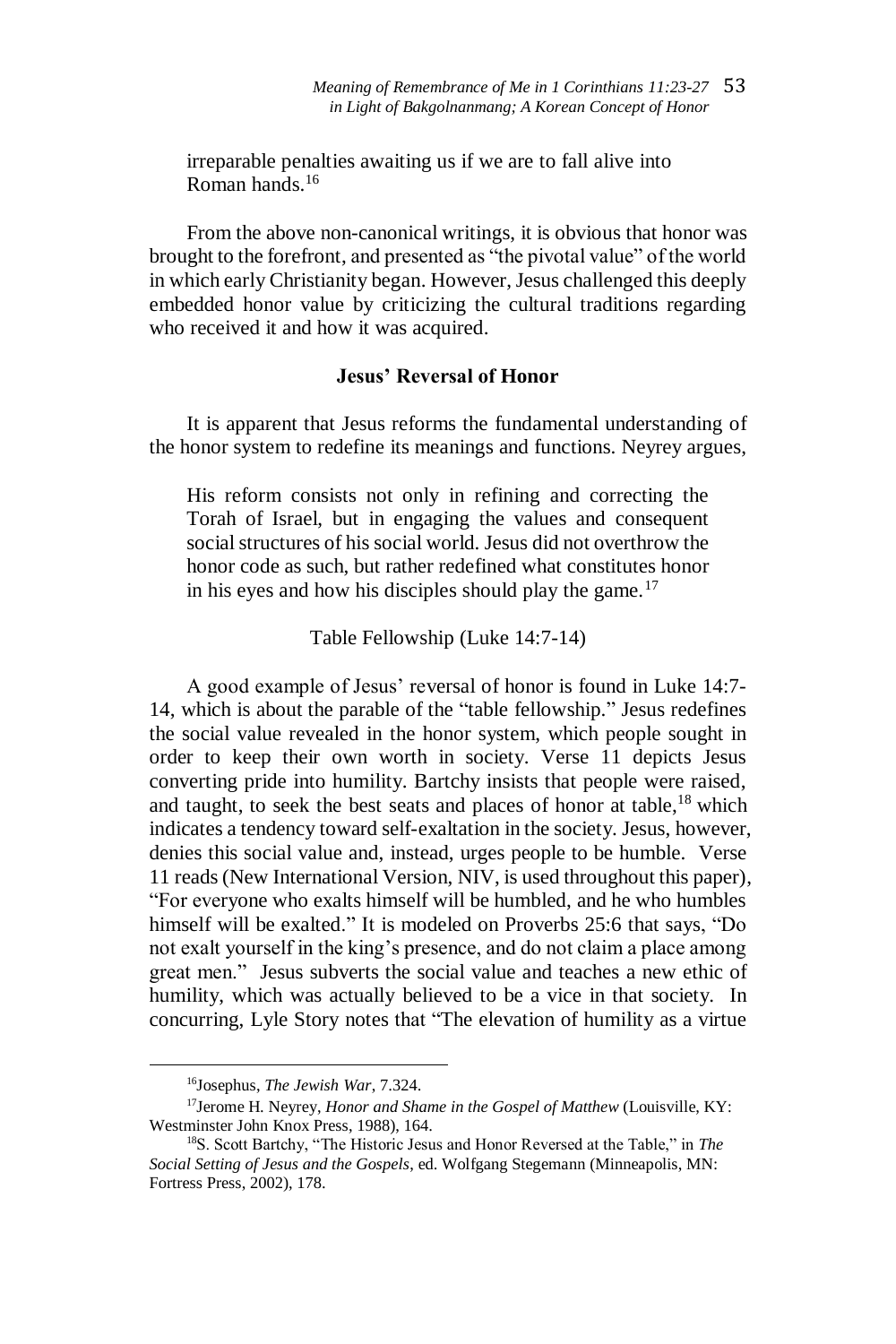stands in contrast with Greek culture wherein humility is regarded as a vice $"$ <sup>19</sup>

In verse 11, theological passives are used. Exaltation (ὑψόω) should be only the action of God. When used in a passive form, ὑψόω denotes being exalted by God, because the name of God as the subject of the action was avoided in the Old Testament.<sup>20</sup> In this sense, it is evident that he who humbles himself will be exalted by God. It implies that we have to concentrate on God's way of honoring His people (i.e., through humility), not on the soical and human preoccupation with honor.

Regarding humility ( $\tau \alpha \pi \epsilon \nu \dot{\alpha}$ ), it is worth noting that "The humility" of the publican, which contrasts with the arrogance of the Pharisee, has its basis in self-knowledge and consists in entire self-committal to God's grace."<sup>21</sup> Furthermore, humility is described as "the fundamental attitude of Christians in view of the unity of the church<sup> $22$ </sup> (see Philippians 2:3). In other words, Jesus teaches us that any attitude of selfishness and conceit is to be prevented by an attitude of humility. Thus, one's position depends on God, not on his own self-seeking.

Also, Luke 14:12-14 depicts the inclusiveness of the members of the community in contrast to the exclusiveness, and hierarchy, in the Mediterranean World. Verse 12 says, "When you give a luncheon or dinner, do not invite your friends, your brothers, or relatives, or your rich neighbors; if you do, they may invite you back and so you will be repaid." From this, we can find the usual custom of invitation, which was reciprocity. Neyrey sums up the motivation behind that usual custom as follows,

As a way of reassuring their friends that they had not broken faith with the system, they would invite only the right people, which is exactly what Jesus criticizes in 14:12-14. They would choose the best seats at whatever dinners they attended to signal the same thing. $23$ 

One of the goals of table invitation of the honorable in a society was to be associated with the "influential, powerful, and well connected" for

<sup>19</sup>Lyle Story, "One Banquet with Many Courses (Luke 14:1-24)," *Journal of Biblical and Pneumatological Research*, vol. 4 (2012), 83.

<sup>20</sup>TDNT, 608.

<sup>21</sup>TDNT, 16.

<sup>22</sup>EDNT, 334.

<sup>&</sup>lt;sup>23</sup>Richard L. Rohrbaugh, "The Pre-Industrial City in Luke-Acts: Urban Social Relations," in *The Social World of Luke-Acts: Models for Interpretation*, ed. Jerome H. Netrey (Peabody, MA: Hebdrickson Publisher, 1991), 146.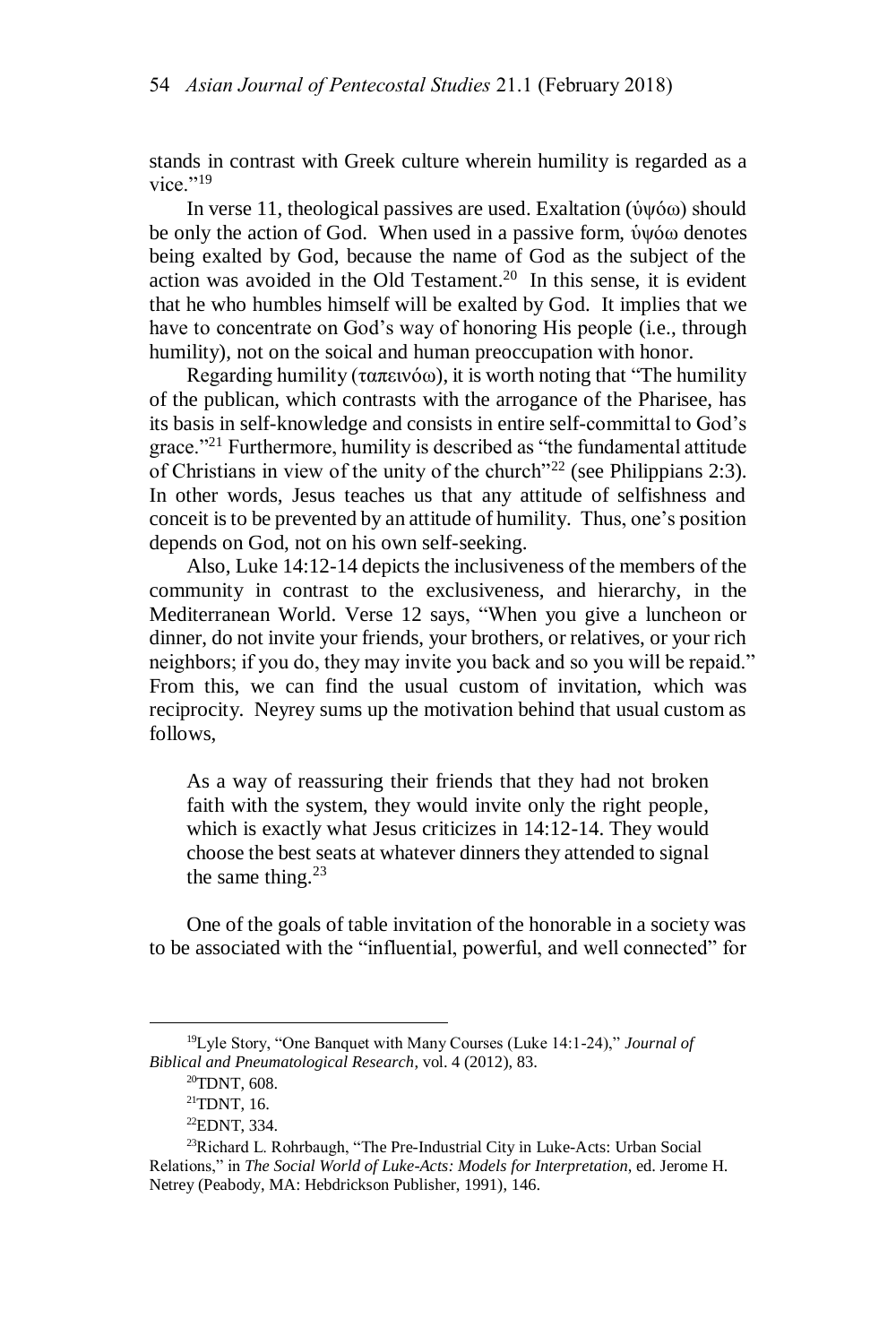one's advantage.<sup>24</sup> For this reason, the guest list had to be scrutinized in order to confirm the strong bonding of the elite. However, Jesus rebukes the religious leaders for their selfish hospitality, which was based on the expectation of the same reward brought by invitees. It shows that the host of the feast only invites those who can reciprocate, grant benefits, and honor on him in the future. It is evident that the expectation is to be recompensed by means of physical rewards.

Now, Jesus is breaking down this social wall of exclusiveness of fellowship in His community. He says that one should invite "the poor, the crippled, the lame, the blind" (14:13), who were marginalized by the community. According to Leviticus 21:16-20, these people were regarded in a negative way in terms of their status.

### Jesus' Death on the Cross

More than anything, the cross of Jesus, which is in contrast with social perspective, reaches to the climax of His honor. By Greco-Roman standards, death on a cross was regarded as a shameful death. Hengel's elucidation of Christ's crucifixion perhaps provides a better interpretation as to how it was viewed by the society:

By contrast, to believe that the one pre-existent Son of the true God, the mediator at creation and the redeemer of the world, had appeared in very recent times in out-of-the-way Galilee as a member of the obscure people of the Jews, and even worse, had died the death of a common criminal on the cross, could only be regarded as a sign of madness.<sup>25</sup>

If one sees the death of Jesus through this social perspective, crucifixion must be folly, madness, dishonor, ignominy. David deSilva, however, makes a crucial observation about the crucifixion when he suggests that Jesus' attainment of the honor of sitting at God's right hand springs from enduring a cross and despising shame.<sup>26</sup>

Having acknowledged that being crucified on the cross was a disgrace, Jesus decided to not consider His equality with God, but rather to humble himself and become obedient to death. This is because Jesus knew the numerous positive effects that would come to sinners through

<sup>24</sup>K. C. Hanson and D. E. Oakman, *Palestine in the Time of Jesus: Social Structures and Social Conflicts* (Minneapolis, MN: Fortress Press, 1998), 75.

<sup>25</sup>Martin Hengel, *Crucifixion in the Ancient World and the Folly of the Message of the Cross* (Philadelphia, PA: Fortress Press, 1977), 6-7.

<sup>26</sup>David A. deSilva, *Despising Shame*, 178.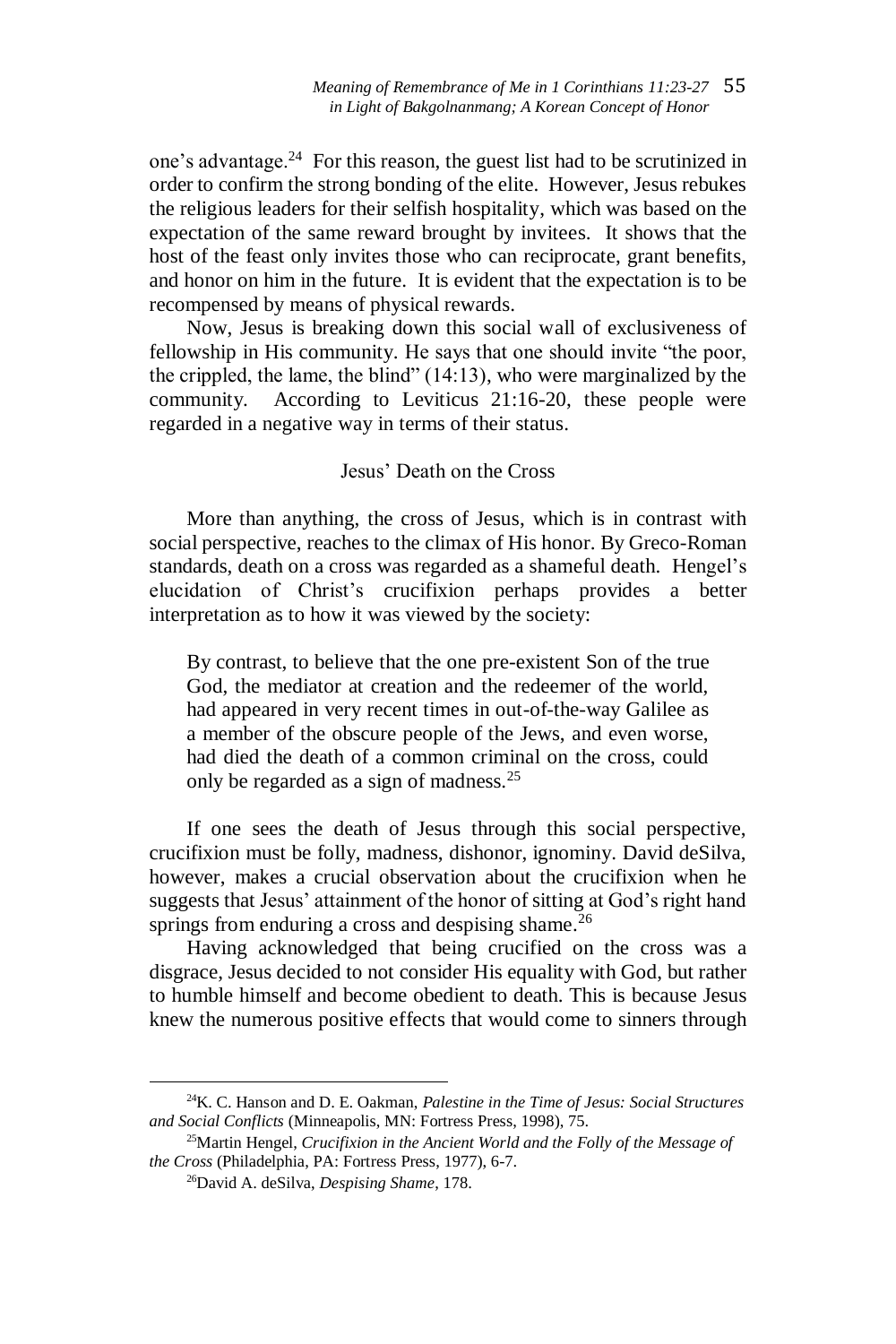His death. David deSilva summarizes its beneficial effects, alluding to the epistle of Hebrews:

Thus, Jesus' death is a tasking of death on behalf of all people (Heb 2:9) and the cause of the exalted position the Son enjoys (2:9). Jesus' death was a battle, in which the Enemy was destroyed and the captives set free from slavery (2:14-15). Through death, Jesus arrived at his perfected state after the completion of his own formative process, becoming "the cause of an eternal salvation to all who obey him" (5:8-9). Finally, Jesus' death is a "better sacrifice" (9:23-24), which cleanses the heavenly sanctuary, institutes a new and "better covenant" (8:6), removes sins and cleanses consciences (9:14; 10:10) by opening up a new way to the throne of God  $(10:19-20).^{27}$ 

Although through the crucifixion Jesus was ignored by the world, He endured it and gave His life for all. Finally, God exalted Him to the highest place for His obedience to shame on the cross, Philippians 2:9 declaring, "Therefore God exalted him to the highest place and gave him the name that is above every name." Even Hebrews 11 records how the many forefathers of faith in God had to go through difficult situations in order to keep God's commands rather than adhering to the world's standards.

Hence, Jesus shows clearly what faith entails, and how we as believers are to manifest faith in our situations. In this sense, the author of Hebrews encourages us to keep our faith by saying,

Let us fix our eyes on Jesus, the author and perfecter of our faith, who for the joy set before him endured the cross, scorning its shame, and sat down at the right hand of the throne of God. Consider him who endured such opposition from sinful men, so that you will not grow weary and lose heart.<sup>28</sup>

### **Remembrance of Me (1 Corinthians 11:23-26)**

We have investigated how honor was a prominent value in the Mediterranean World, and how Jesus subverted, and refined, its social standards. I suggested that the death of Jesus on the cross should be acknowledged as the climax of His honor, rather than shame. Now, I will present the meaning and significance of "in remembrance of me" in

 $27$ Ibid., 1.

<sup>28</sup>Hebrews 12:2-3.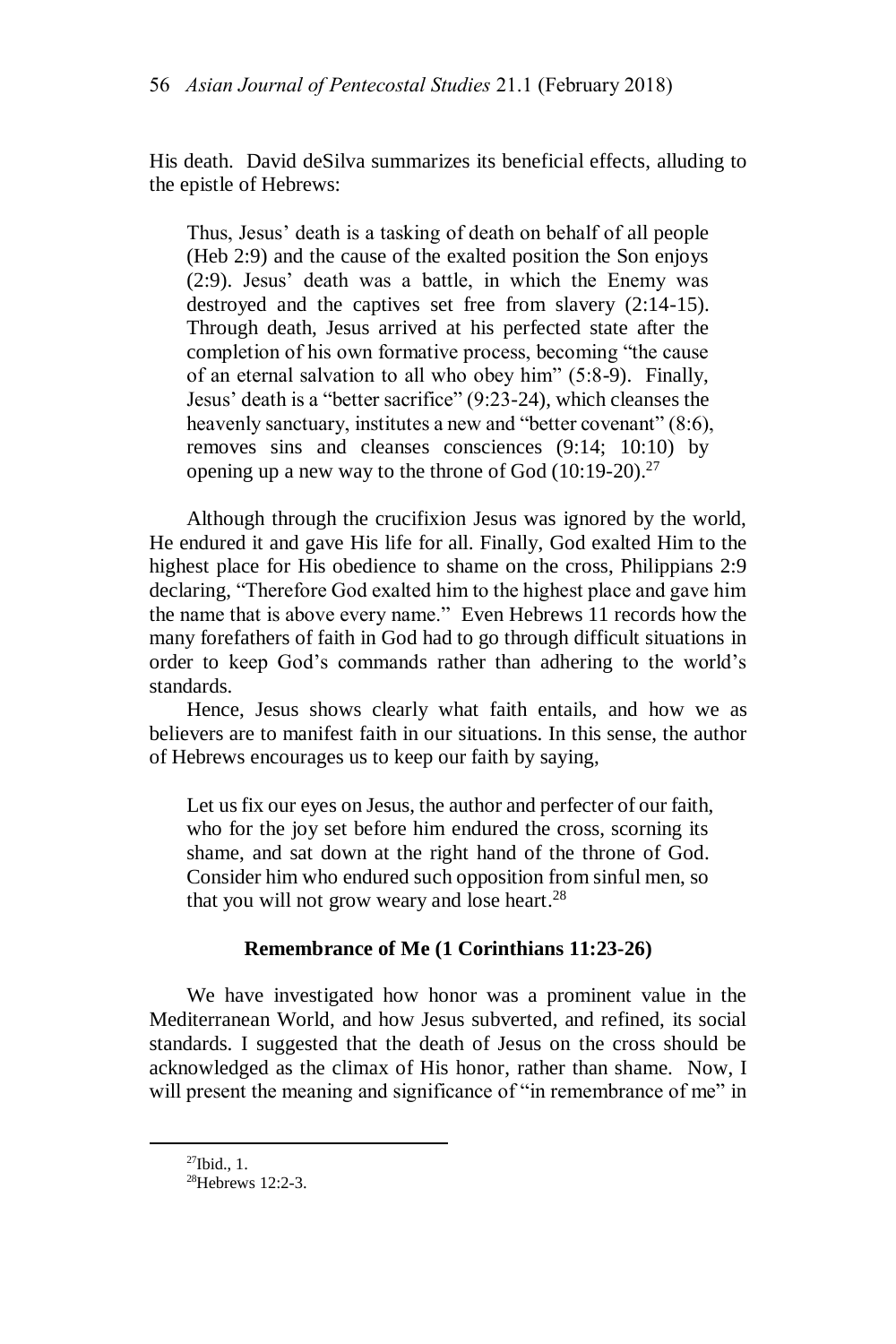1 Corinthians 11:23-26, which was Jesus' commandment regarding the Lord's Supper in light of His honor on the cross.

It is evident that Paul felt it necessary to compel the believers to exercise communion, because they had neglected this tradition (see I Corinthians 11:2, 17, and 22). The fact the tradition had been kept, not only from the time of Jesus, but also from that of the early church, indicates the Corinthians were also asked to keep it for their benefits, which raises these questions: For what benefits did Jesus command them to do this in remembrance of him? And in light of this tradition, are contemporary believers to practice it as well?

The Lord's Supper is recorded in Matthew 26:24-29, Mark 14:22- 25, and Luke 22:14-19, as well as in 1 Corinthians 11:23-26. To understand Paul's intention in speaking about the Lord's Supper in 1 Corinthians 11:23-26, it is important to recognize the distinctions between the record of the Synoptic Gospels and 1 Corinthians 11. Gordon Fee provides a good summary of the differences in Paul's letter versus Matthew's and Mark's Gospels:

Paul/Luke (1) have the verb "give thanks" instead of "bless;" (2) lack an imperative with the giving of the bread; (3) with the bread saying have the additional words "which is for you; this do in my remembrance;" (4) have the additional words "after supper;"  $(5)$  lack a blessing over the cup;  $(6)$  do not mention their all drinking from the cup; and (7) have a different cup saying: "This cup is the new covenant in my blood"/"This is my blood of the covenant." 29

The most striking to me is the repetition of the phrase "in remembrance of me," which appears at the end of each component of the tradition in the symmetrical structure in I Corinthians 23-26. There seems to be much debate among scholars as to the meaning of "remembrance of me," especially in terms of subject and object of the action of remembering.

Regarding the treatment of είς τὴν ἐμὴν ἀνάμνησιν, Hans Lietzmann insists that the meal at the Lord's Supper was a memorial meal for the dead.<sup>30</sup> However, Joachim Jeremias subverts Lietzmann's idea by presenting evidence of the absence of this phrase in his own writing. This causes Jeremias to conclude that the commemorative meals

 $\overline{a}$ <sup>29</sup>Gordon D. Fee, *The First Epistle to the Corinthians, The New International Commentary on the New Testament*, 2nd ed. (Grand Rapids, MI: Eerdmans, 2014), 615.

<sup>30</sup>Hans Lietzmann, *Mass and Lord's Supper: A Study in the History of the Liturgy*, trans. D. H. G. Greeve (Leiden, Netherlands: E. J. Brill, 1979), 182.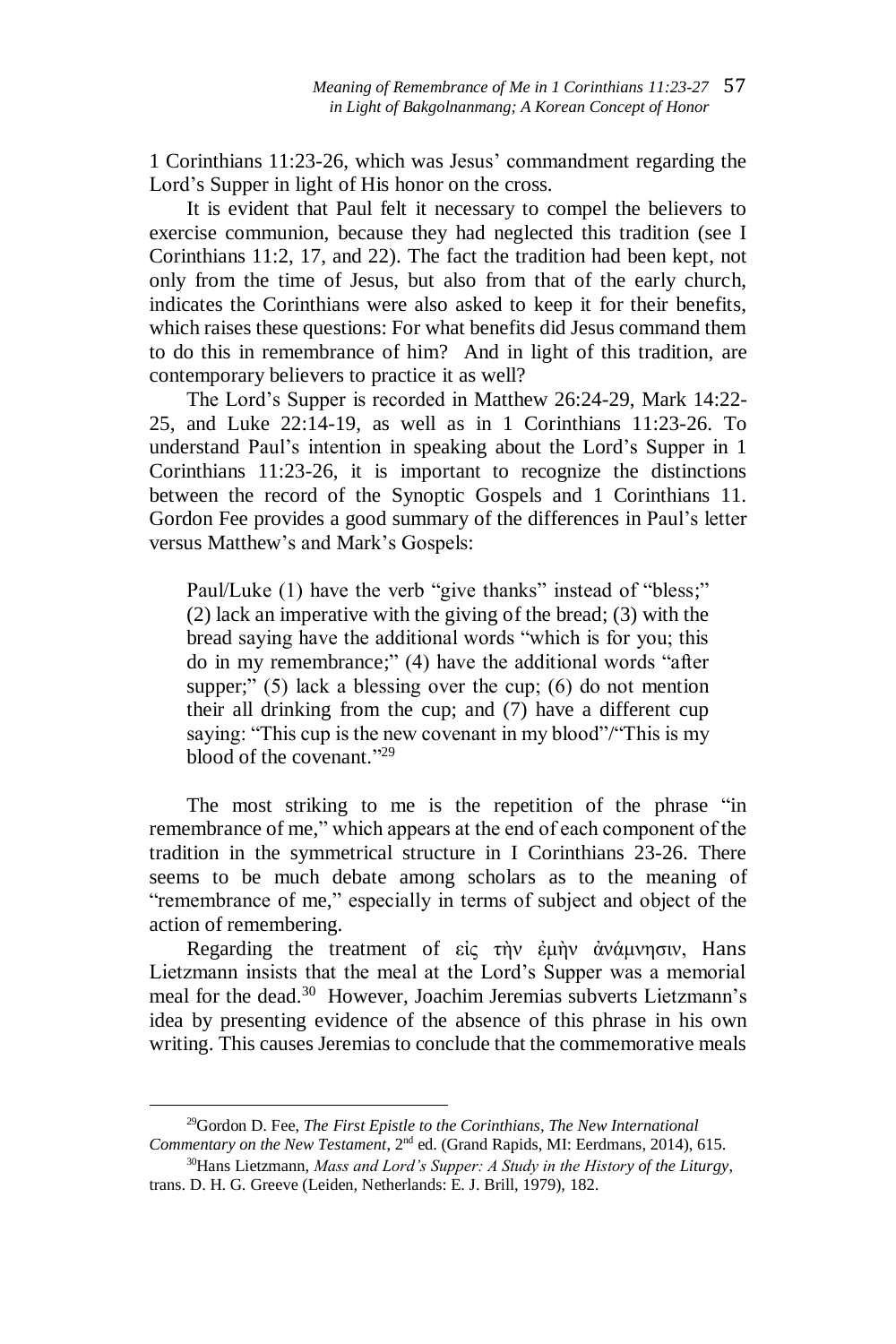were to celebrate one's birthday rather than to commemorate one's  $death<sup>31</sup>$ 

Interestingly, Jeremias suggests that είς τὴν ἐμὴν ἀνάμνησιν be read as "God's remembrance. . . . Something is brought before God . . . *that God may remember.*" <sup>32</sup> His interpretation shows how he understands the subject and the object of the action. For him, God is the subject of remembering something, not the believers of Jesus; and it is the judgment that God will remember through this tradition. Regarding the judgment of God as being the object, Jeremias insists that both negative and positive judgment is to be remembered by God. The former is the case that God remembers sin and disobedience; and the latter is that God will show mercy and grace when He recalls His promise to the people.<sup>33</sup> However, this remains controversial among scholars.

Robert Clancy provides us with a significant presentation regarding three Hebrew words translated ἀνάμνησις by the Septuagint (LXX): אזכדה ;זכדון ;זכר. From the first two Hebrew nouns, he elicits the subjects of the action. The first noun אזכדה denotes God as the subject, and emphasizes His remembering His promise. On the other hand, the second noun זכדון refers to the people as the subject who are remembering what God did for them when He brought them out from Egypt (see Exodus 12 and 13) as the object of remembrance.<sup>34</sup> In putting both God and the people as the subjects, Clancy provides a significant answer about what to remember via the Hebrew verb זכר, which means to remember in relation to the interpretation of the εἰς τὴν ἐμὴν ἀνάμνησιν. First, God remembers His testimony and His people, not their sins; it's His promise that provides security to them in His remembrance. Second, the people are to remember the Exodus as God's redemptive act.<sup>35</sup> It is His unconditional love and grace to save them. Thus, they were required to remember what He had done for them, and to teach its significance to the next generation. In this way, Clancy's presentation of those Hebrew words is very helpful to read "remembrance" in relation to its subjects and objects.

In addition, the use of εἰς denotes the manner of the Lord's Supper. Vocabulary of the Greek New Testament (VGNT) suggests εἰς is used as an adverbial phrase that expresses manner.<sup>36</sup> In other words, it is

<sup>31</sup>Joachim Jeremias, *The Eucharistic Words of Jesus,* (London: SCM, 1966), 239. <sup>32</sup>Ibid., 248.

<sup>33</sup>Ibid., 247-8.

<sup>&</sup>lt;sup>34</sup>Robert A. D. Clancy, "The Old Testament Roots of Remembrance in the Lord's Supper," *Concordia Journal* (January 1993): 37-40.

<sup>35</sup>Ibid., 41.

<sup>36</sup>James H Moulton, *Vocabulary of the Greek New Testament* (Grand Rapids, MI: Eerdmans, 1949), 463.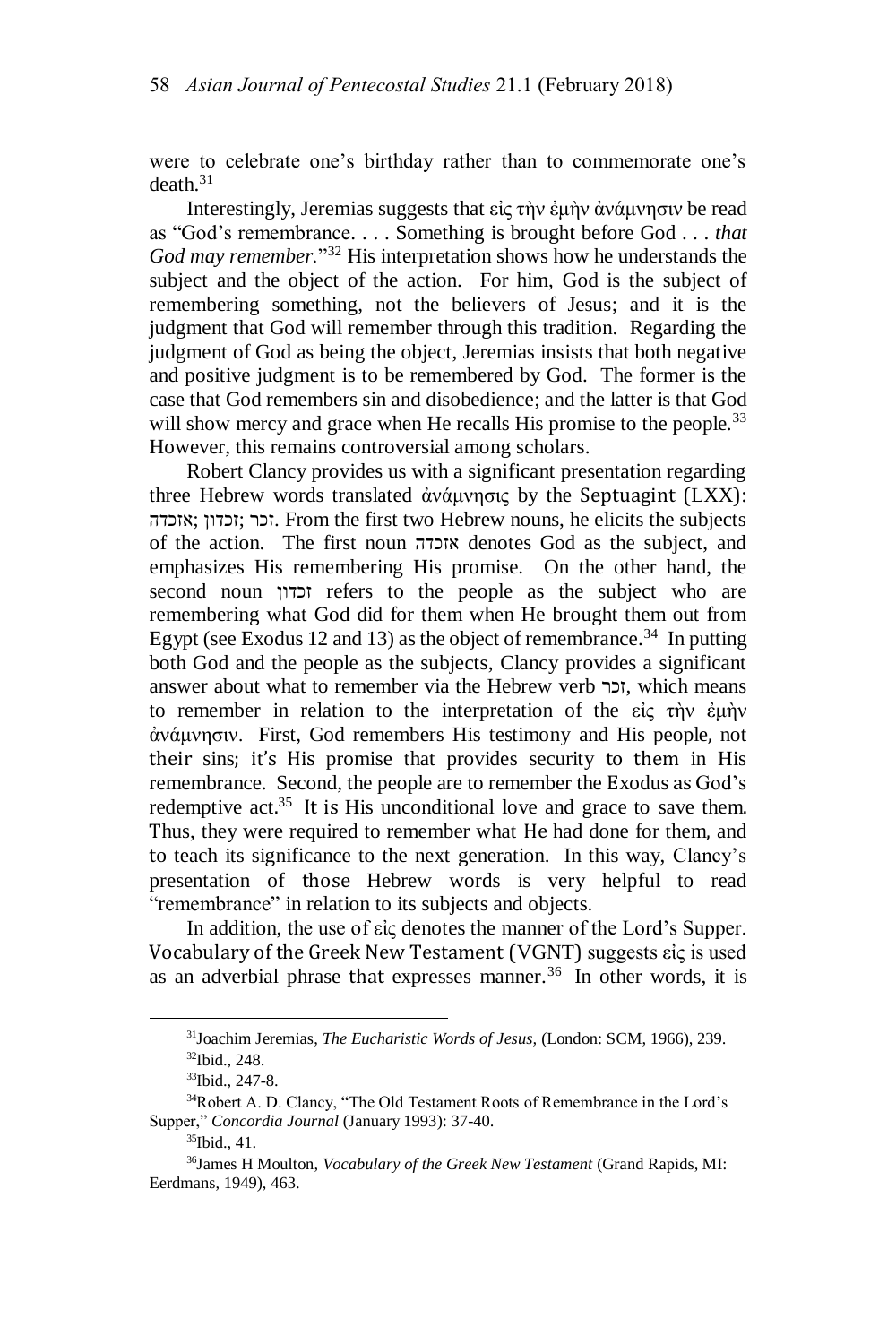therefore possible that "In the Lord's Supper, εἰς indicates the manner in which the body is to be eaten and the blood to be drunk in remembering Christ." 37

As stated above, Paul intentionally mentions Jesus' commandment to the believers for compelling them to keep this in their mind. For this reason, Paul's repetition of remembrance is more understandable. For him, it is definite that remembrance was primarily "humanward." Fee argues that the apostle's great concern in repeating those words was to remind believers of the humanward implications of this remembrance.<sup>38</sup> They are to be required to remember how grateful they should be for God's salvation accomplished by the sacrifice, and death, of Jesus on the cross. It is to mean more than mere mental recognition of his sacrifice, but rather the "living out of this Christomorphic individual and corporate identity."<sup>39</sup>

All things considered, remembrance means Jesus will remember His testament to His people. In His remembrance of promise, we find that we are secure. On top of that, it requires us to show our loyalty, and obedience, to Him by remembering His death, which was the climax of His honor. At the same time, it indicates that we have to pass on its relevant value, and significance, to the next generation:

To remember was to actualize the past, to bridge the gap of time and to form solidarity with the fathers. Israel's remembrance became a technical term to express the process by which later Israel made relevant the great redemptive acts which she recited in her tradition  $40$ 

# **Interpreting "Remembrance of Me" Through the Korean Honor Lens**

The Rise of Christianity in South Korea

Christianity was introduced to Korea over 140 years ago. Due to the nation's strict exclusion of outsiders, western missionaries often had to go through severe difficulties, and make sacrifices, many dying as martyrs. However, once the Gospel was proclaimed to the Korean people, the number of believers increased rapidly. By 1989, there were

<sup>37</sup>Clancy, 47.

 $38$ Fee, 613.

<sup>39</sup>Anthony C. Thiselton, *The First Epistle to the Corinthians*, The New International Greek Testament Commentary (Grand Rapids, MI: Eerdmans, 2000), 882.

<sup>40</sup>Brevard S. Childs, *Memory and Tradition in Israel*, (Naperville, IL: Aleck R. Allenson, Inc., 1961), 74-5.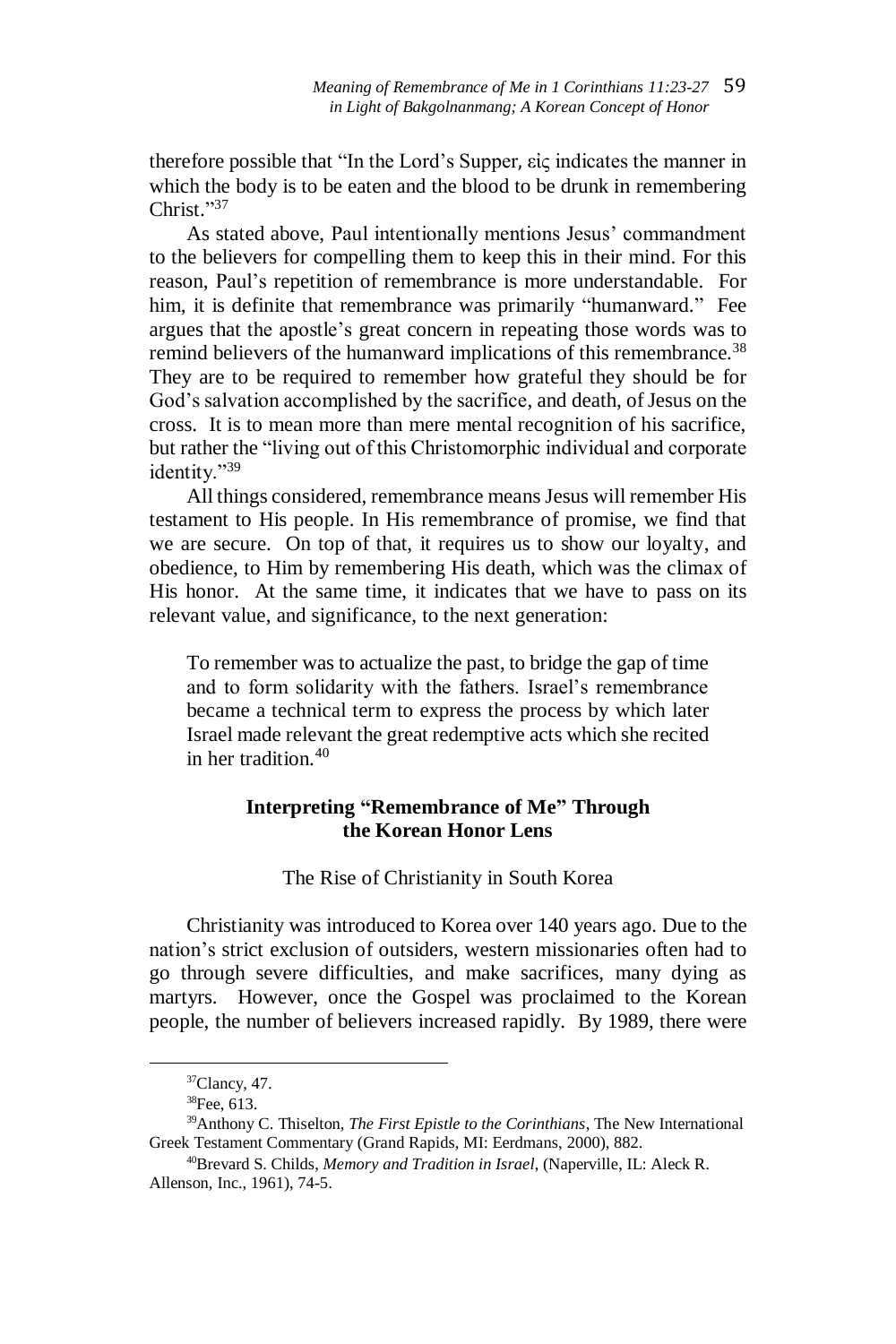29.820 churches and  $55,989$  pastors;<sup>41</sup> and according to 2005 statistics, nearly 34% of the South Korean population was Protestant Christians.<sup>42</sup> All this denotes that Christianity in South Korea has expanded remarkably since its introduction in 1884.

It is widely agreed that the messages of material prosperity, divine healing, along with shamanism and Confucianism, were key components of the religious background for Korea's acceptance of Protestantism. Shamanism, which dominated ancient Korea for many centuries, provided a religious and cultural basis for Koreans, its major function being the promotion of material prosperity. Thus, it's not surprising that, early on, Christianity was accepted by many people through the preaching of material blessing and secular prosperity. These kinds of messages are found in Yonggi Cho's sermons. In addition, up to the 1970s, many revival meetings were held, and people came to Christ through healing ministries, which were the most significant theme.  $43$ Although it is true that material blessing/divine healing messages were the predominant components of the remarkable expansion of Korean Christianity, there is no doubt that the Korean honor system also has played an important role.

#### The Five Relations of Confucianism

In order to understand the honor system in Korea, one needs to review the Confucianism that strongly shaped pre-modern Korean society. The people were taught to maintain a high view of human dignity. According to Confucianism, persons could be honored by appropriate relationships with each other.

Confucianism especially, intensified the following five major relations that one had to practice in relation to social honor. First, *bujayoochin* (父子有親) is the relationship between father and son; it explains that a father should be honorable in every aspect of life, and that a son should follow the examples given by his father. Second, *gunshinyooeui* (君臣有義) denotes that integrity should be kept between the subject and the sovereign. Third, *bubuyoobeol* (夫婦有別) is the relationship between husband and wife; it is to be kept properly distinctive in terms of different functions at home. Fourth, *jangyooyouseo* (長幼有序) means that the young should yield to the old

<sup>41</sup>Andrew E. Kim, "Korean Religious Culture and its Affinity to Christianity: The Rise of Protestant Christianity in South Korea," *Sociology of Religion* (2000), 117.

<sup>&</sup>lt;sup>42"</sup>Size of Religious Groups," Korea.net, www.korea.net/AboutKorea/Korean-Life/Religion (accessed June 10, 2016).

<sup>43</sup>Christian Academy (ed.), *The Relationship Between Contents of Preaching and Church Growth*, (Seoul, Korea: Christian Academy Press, 1986), 25-44.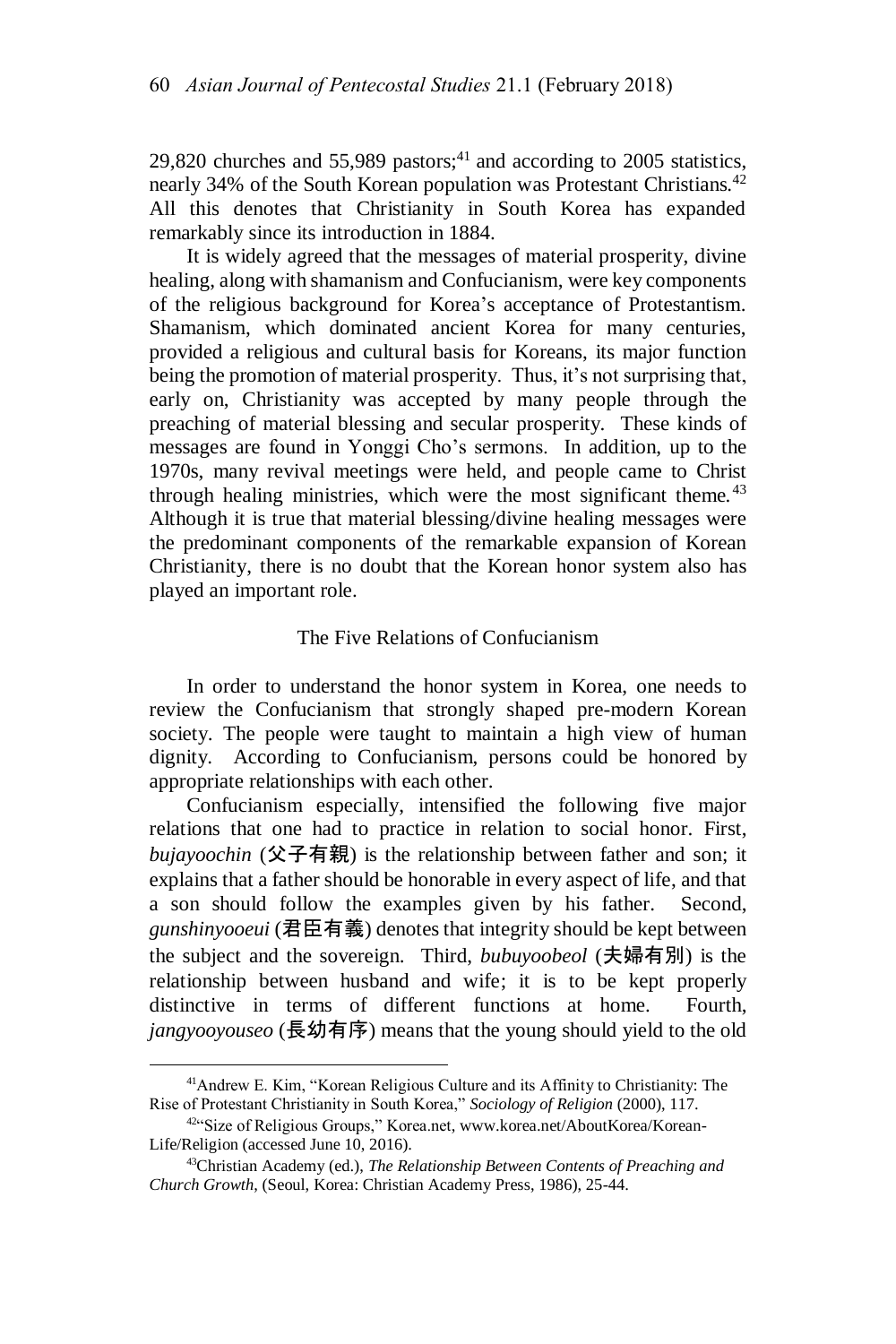in such a way as to show reverence for them. Fifth, *bungwoyooshin* (朋友有信) is the relationship between friends; confidence and faith should be maintained between them.<sup>44</sup>

In short, for centuries these five relations played a significant role as a ruling ideology of the Chosun dynasty. The people were taught a distinctive human manner of relating to one another, which enabled them to act in a way worthy of being human. In other words, honoring others in a proper way was one of the most important values that persons had to keep if they were to be worthy. Each member of society was required to behave accordingly by learning these five relations found in Confucianism, which is still exercised in modern Korean society. Dr. Young Gweon You explains how one was considered honored, or shameful, in his society:

This leads to various sets of values, such as the concept of honor, reverence for others, harmony, proper order m society, and a keen awareness of what others do for us and what we should do m return. If we Koreans succeed in doing this, we feel honorable. On the other hand, if we fail to do this, we feel fatal shame and disconnected in the relationship.<sup>45</sup>

### *Bakgolnanmang* as a Concept of *Unhae*

Furthermore, these five relations can properly be understood in the concept of *unhae*, which means "gracious favor." <sup>46</sup> The following analysis of this concept by Michael Kalton is helpful for this study:

Closer analysis reveals that the concept implies a twofold obligation those in superior positions should grant assistance, *unhae*, to those who depend upon them and need their help, the recipients of this favor in turn owe a debt of gratitude which can be repaid whenever a fitting occasion arises. The kind of obligation involved in this is not so much a matter of duty in the strict sense as it is a matter of simply behaving in a fitting, human manner.<sup>47</sup>

<sup>44</sup>Jun Ho Woo, *Contemporary Reflection o[n the](http://endic.naver.com/search.nhn?query=the) [Three](http://endic.naver.com/search.nhn?query=three) [Bonds](http://endic.naver.com/search.nhn?query=bond) [and](http://endic.naver.com/search.nhn?query=and) [Five](http://endic.naver.com/search.nhn?query=five) [Relationships](http://endic.naver.com/search.nhn?query=relationship) [in](http://endic.naver.com/search.nhn?query=in) Confucianism* (Seoul, Korea: Iwha Press, 2007), 123-9.

<sup>45</sup>Young Gweon You, "Shame and Guilt Mechanisms in East Asian Culture," *The Journal of Pastoral Care* 51, no. 1 (Spring 1997): 62.

<sup>46</sup>Ibid., 63.

<sup>47</sup>Michael C. Kalton, *Korean Ideas and Values*, Philp Jaisohn Memorial Papers, vol. 7, (Royal Asiatic Society, 1979), 12.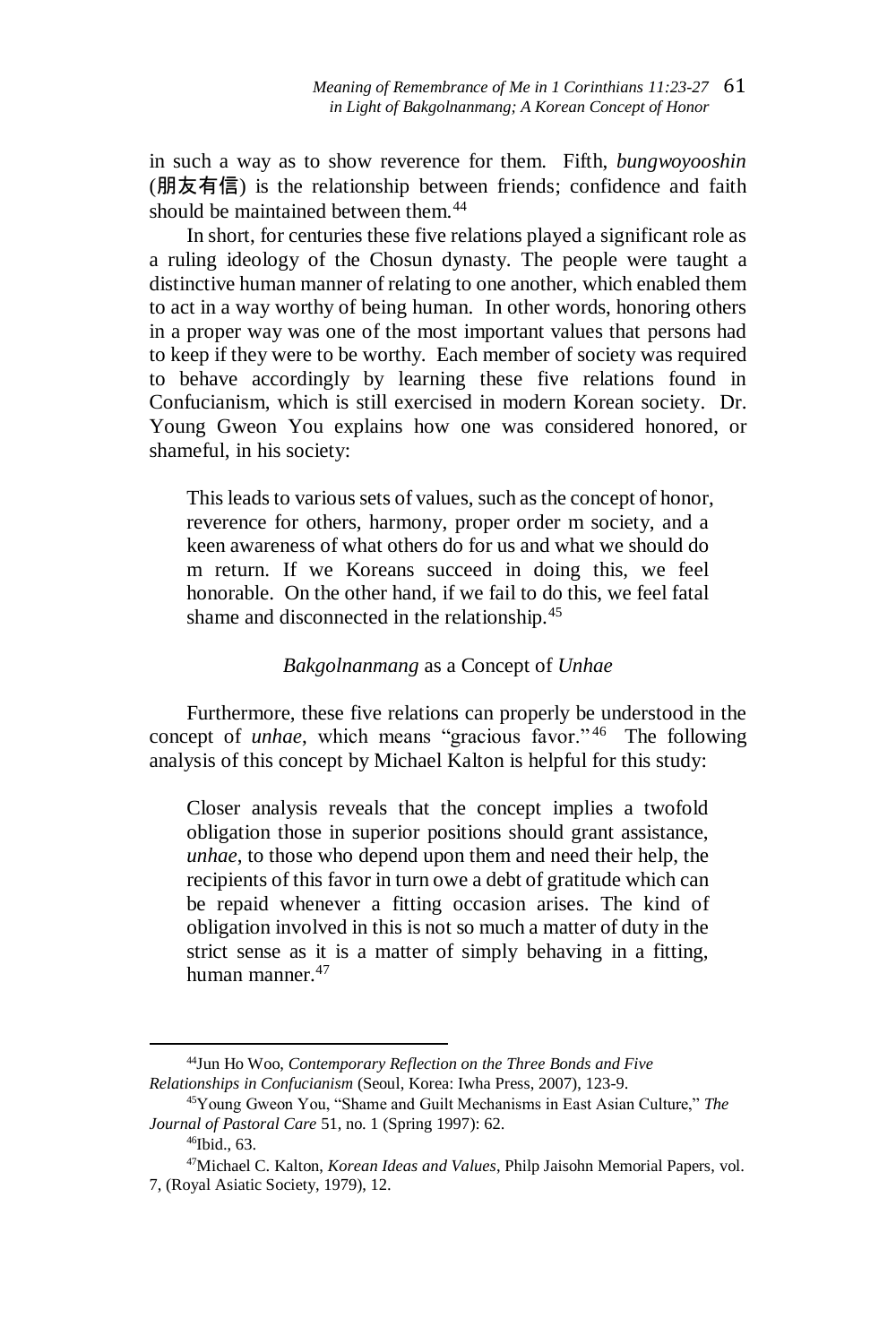What's important for this study is that the recipients of this concept need to remember how grateful they were to those who showed them favor. It is generally accepted that the remembrance of grace given by a superior should be delivered even to the following generations in light of honoring them. For this reason, there is a variety of expressions regarding *unhae*, including: *geolchoboeun* (結草報恩), the act of repaying someone's kindness, even after death; *gakgolnanmang* (刻骨難忘), remembering one's debt of gratitude towards another person because it is deeply engraved in one's memory; *banpoboeun* (反哺報恩), repayment of kindness; *mangkeukjieun* (罔極之恩), unforgettable grace; and *bakgolnanmang* (白骨難忘), the act of carrying one's favor to the grave.

Among these expressions of *unhae*, *bakgolnanmang* (白骨難忘) has the most striking meaning in light of remembrance. As one of Korean society's maintaining values, it denotes the unforgettable grace that is shown by the sacrifice and death of someone. <sup>48</sup> It consists of four letters, each one of which intensifies the meaning of this concept. Bak  $(\dot{\boxminus})$ refers to the color white, gol  $(\frac{4}{9})$  to bone of the human body, nan  $(\frac{34}{10})$  to difficulty, and mang  $(\bar{\mathbf{F}})$  to forgetfulness. Putting them together literally means that it is difficult to forget the grace of someone's sacrifice and death, even after the human body decays and white bones appear. This is the strong declaration that one will show his loyalty, and trust, via the remembrance of the one who sacrificed. Thus, it reminds us of the significant reason why the Korean people commemorate *Hyeonchung-il*, or Memorial Day. For it is the day to express our *bakgolnanmang* (白骨難忘) to those who sacrificed their lives in order to save our nation. It is the genuine way of expressing honor through remembrance of them.

### **Conclusion**

The journey of this paper has begun to bring the Korean concept of honor, especially *bakgolnanmang* (白骨難忘), into the reading of "remembrance of me" in 1 Corinthians 11:23-26 as a way of "thickening" its meaning in the Korean context. Before presenting that meaning, I investigated some non-canonical writings to prove that honor was a pivotal value in the Mediterranean World. I also discussed how Jesus inverted the social standards of honor, and redefined them, through His parable of table fellowship and His crucifixion.

As the death of Jesus on the cross is to be seen as the climax of His honor, the meaning of remembrance in I Corinthians 11:23-26 was

<sup>48</sup>Woo, 178.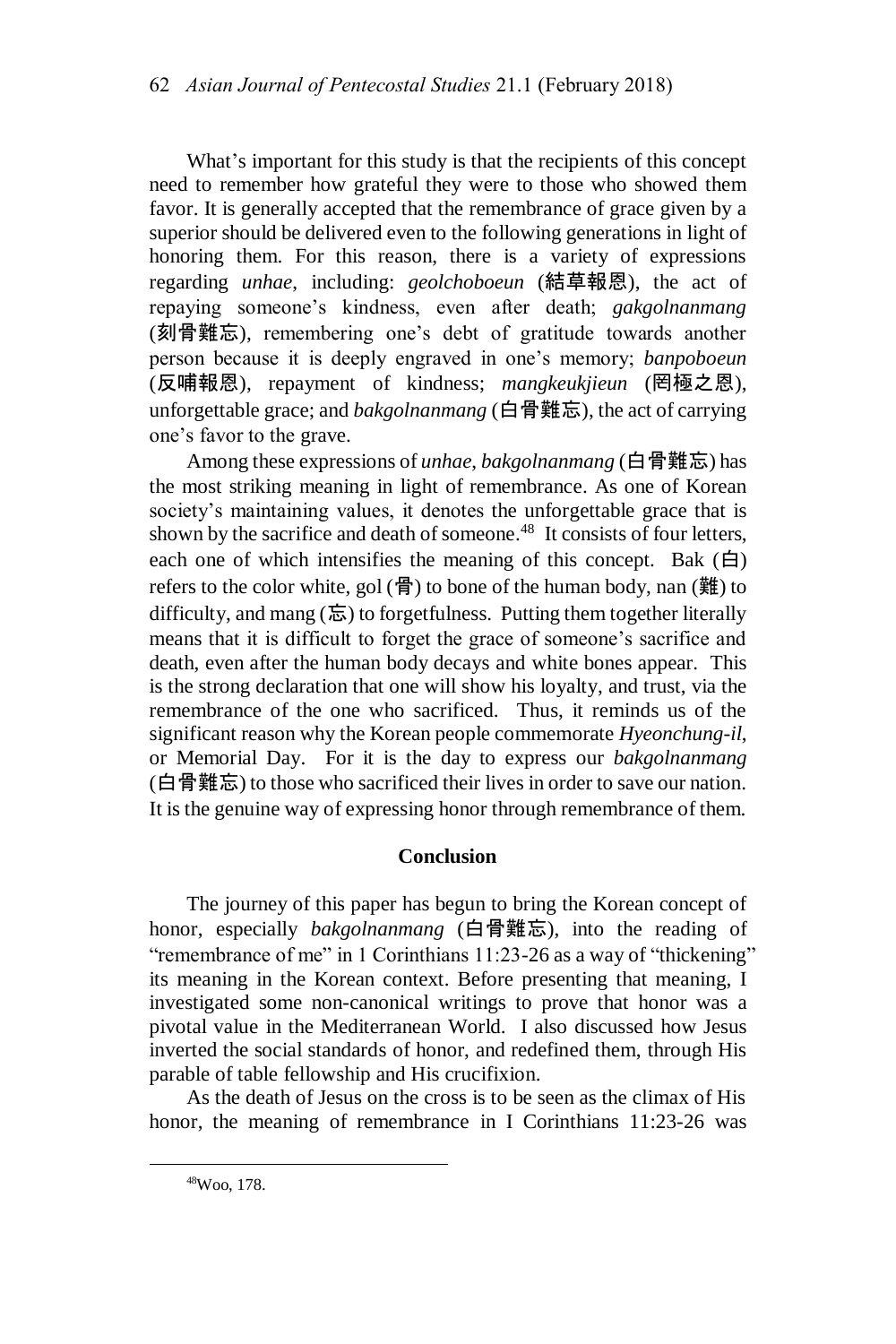studied. Especially, Paul's repetition of "remembrance of me" in this pericope intensifies its meaning in terms of loyalty and trust.

Furthermore, the Korean concept of honor, *unhae*, through *bakgolnanmang* (白骨難忘) has been examined to introduce the similar values between the New Testament and the Korean context. As *bakgolnanmang* (白骨難忘) is to express unforgettable grace, honor, gratitude, and reverence to those who died for others' sake, "remembrance of me" manifests Christ's salvation for us accomplished through His death on the cross, which was considered shameful in His time.

Acknowledging that the world considered His death on the cross dishonorable, Jesus chose to go through extreme sufferings for our sake. Therefore, it is His love and grace that we honor. Whenever we remember His cross, we express how grateful we are for that grace, and decide to be loyal and obedient to Him forever. It is not mere mental remembrance, but the living out of His sacrifice.

Thus, when we as Korean believers say *bakgolnanmang* (白骨難忘) for Jesus, it means that we will never forget His grace and love expressed by His death even after we die. We will remain loyal and obedient to Him as witnesses of His salvation for others.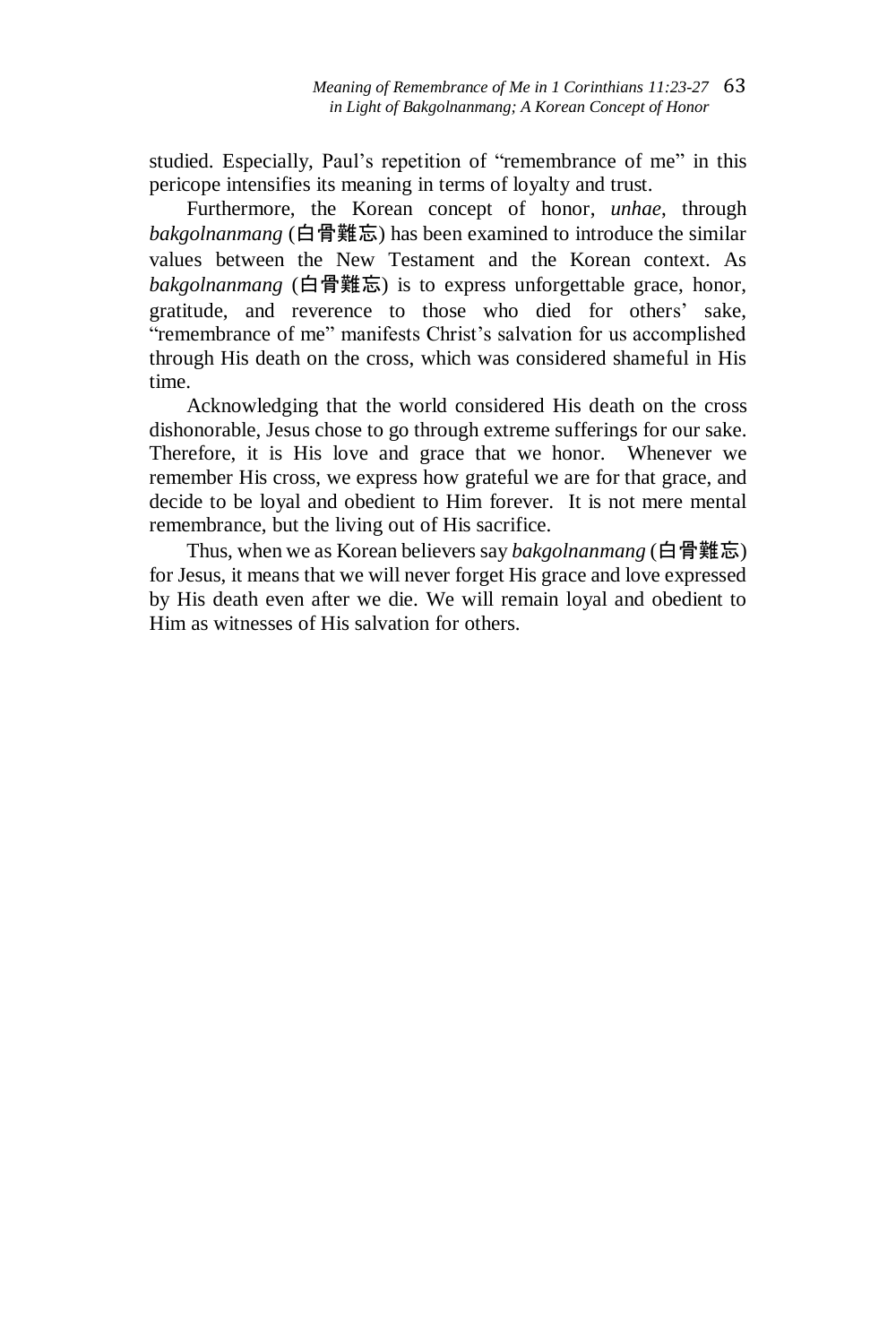#### **Bibliography**

Bartchy, S. Scott. "The Historic Jesus and Honor Reversed at the Table." In *The Social Setting of Jesus and the Gospels*, edited by Wolfgang Stegemann Minneapolis, MN: Fortress Press, 2002. Childs, Brevard S. *Memory and Tradition in Israel*. Naperville, IL: Aleck R. Allenson, Inc., 1961. Christian Academy ed. *The Relationship between Contents of Preaching and Church Growth*. (Seoul: Christian Academy Press. 1986. Clancy, Robert A. D. "The Old Testament Roots of Remembrance in the Lord's Supper." *Concordia Journal* (January 1993), 33-49. deSilva, David Arthur. *Despising Shame: Honor Discourse and Community Maintenance in the Epistle to the Hebrews*, 2<sup>nd</sup> ed. Atlanta, GA: Society of Biblical Literature, 2008. . *Hope of Glory: Honor Discourse and New Testament Interpretation.* Collegeville, MN: Liturgical Press, 1999. Fee, Gordon D. *The First Epistle to the Corinthians, The New International Commentary on the New Testament*. 2nd ed. (Grand Rapids, MI: William B. Eerdmans Publishing Co., 2014. Hanson, K. C. and D. E. Oakman. *Palestine in the Time of Jesus: Social Structures and Social Conflicts*. Minneapolis: Fortress Press, 1998. Hengel, Martin. *Crucifixion in the Ancient World and the Folly of the Message of the Cross.* Philadelphia: Fortress Press, 1977. Jeremias, Joachim. *The Eucharistic Words of Jesus.* London, UK: SCM, 1966. Kalton, Michael C. *Korean Ideas and Values*. Philp Jaisohn Memorial Papers. vol. 7. Royal Asiatic Society, 1979.

Kim, Andrew E. "Korean Religious Culture and its Affinity to Christianity: The Rise of Protestant Christianity in South Korea." *Sociology of Religion*. 2000.

Lietzmann, Hans. *Mass and Lord's Supper: A Study in the History of the Liturgy*, trans. D. H. G. Greeve. Leiden, Netherlands: E. J. Brill, 1979.

Malina, Bruce J. The New Testament World: Insights from Cultural Anthropology. Atlanta, GA: John Knox Press, 1981.

Moulton, James H. *Vocabulary of the Greek New Testament*. Grand Rapids, MI: Wm. B. Eerdmans Publishing Co., 1949.

Neyrey, Jerome H. *Honor and Shame in the Gospel of Matthew*. Louisville, KY: Westerminster John Knox Press, 1988.

Rohrbaugh, Richard L. "The Pre-Industrial City in Luke-Acts: Urban Social Relations." In *The Social World of Luke-Acts: Models for*